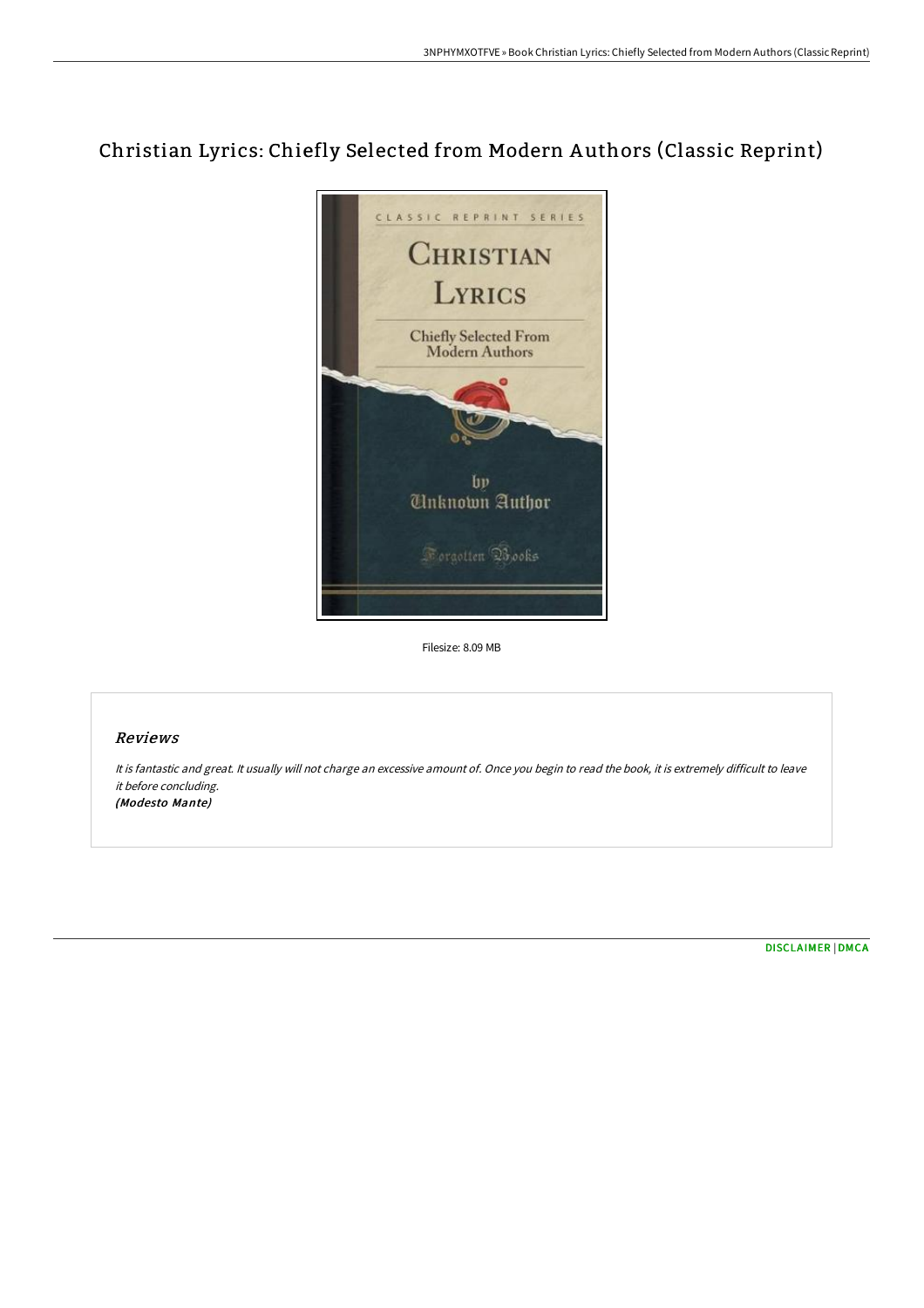## CHRISTIAN LYRICS: CHIEFLY SELECTED FROM MODERN AUTHORS (CLASSIC REPRINT)



To download Christian Lyrics: Chiefly Selected from Modern Authors (Classic Reprint) eBook, make sure you click the button listed below and download the ebook or have accessibility to additional information which are relevant to CHRISTIAN LYRICS: CHIEFLY SELECTED FROM MODERN AUTHORS (CLASSIC REPRINT) book.

Forgotten Books, United States, 2015. Paperback. Book Condition: New. 229 x 152 mm. Language: English . Brand New Book \*\*\*\*\* Print on Demand \*\*\*\*\*.Excerpt from Christian Lyrics: Chiefly Selected From Modern Authors In this little volume we have endeavoured to string together such Christian Lyrics as seem to us specially adapted to be the expression of home thoughts, and the companions of every-day life. Mingled with many lyrics hitherto unpublished, or but little known, will be found some, the words of which have long been familiar to us all. If an excuse for this be needed, it must be found in the feeling, which we trust others will share, that - even were it not for their intrinsic beauty - they are enshrined in so many hearts, and consecrated by so many long-cherished and hallowed associations, that no collection of sacred poetry would be complete without them. About the Publisher Forgotten Books publishes hundreds of thousands of rare and classic books. Find more at This book is a reproduction of an important historical work. Forgotten Books uses state-of-the-art technology to digitally reconstruct the work, preserving the original format whilst repairing imperfections present in the aged copy. In rare cases, an imperfection in the original, such as a blemish or missing page, may be replicated in our edition. We do, however, repair the vast majority of imperfections successfully; any imperfections that remain are intentionally left to preserve the state of such historical works.

E Read [Christian](http://techno-pub.tech/christian-lyrics-chiefly-selected-from-modern-au.html) Lyrics: Chiefly Selected from Modern Authors (Classic Reprint) Online  $\Box$ [Download](http://techno-pub.tech/christian-lyrics-chiefly-selected-from-modern-au.html) PDF Christian Lyrics: Chiefly Selected from Modern Authors (Classic Reprint)